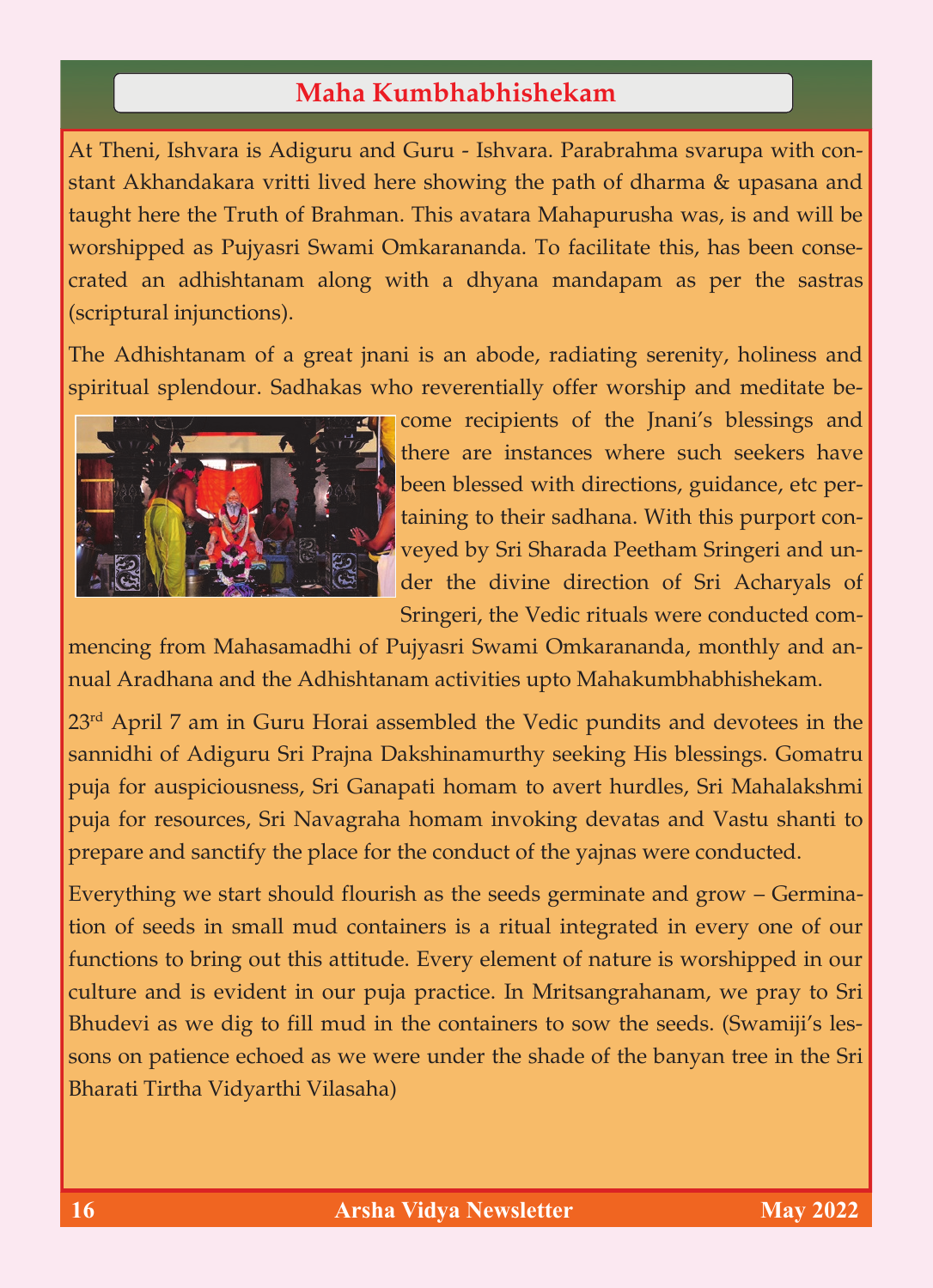23<sup>rd</sup> April 4 pm along the banks we offered worship to Surabhi Saraswati River followed by Ganga stotram and carried water in kalasams to the yajnashala. After taking the Sankalp to dedicate to the conduct of the activities of Mahakumbhabhishekam pledging to set aside personal pursuits, the protective holy thread kankanam was wound round the wrists of all the ritviks and the key people involved in organizing the function in the Rakshabandhanam ritual led by Executive trustee, Sri Parasuraman.

Yagashala Pravesham was done with Mandapa dvara puja inviting and offering



puja to devatas of all directions and Indradi devatas. Agni pravesha was followed by Hamsa Gayatri mantra and Shiva Taraka Mantra japa homam with offerings culminating with the Purnahuti. Chaturveda parayanam (Rig, Shukla Yajur, Krishna Yajur, Sama, Jaimini Sama and Atarvana), Shiva puranam, Na-

mavali with Vadya gosham, Vedanta sravanam including Sri Guru Gita and Srimad Bhagavad Gita Shankara Bhashya portion chantings reverberated filling the air with divinity. Four kaala (times) yagashala pujas were conducted including the morning and evening of 24<sup>th</sup> April and the morning of 25th April. PujyaSri Swami Omkaranandaji was invoked and prarthanas for all vidyarthis and devotees offered.



Sri Swami Samananda and many other sanyasis participated fully in the celebrations. Pudukottai Sri Swami Pravananda rendered an anugraha bhashanam elucidating the importance of shraddha bhakti towards Guru after Sri Ganesha Ganapadigal explained how all devatas reside in Agni, Apah and Brahmana, who are important in a yajna.

 $24<sup>th</sup>$  morning 11 am yantra pratishta, rajata bandhanam (fixing of silver ring outside the shiv ling) and ashta bandhanam (mixing the eight ingredients and applying the binding material) for the mandap kalas were done at the adhishtanam. Pratishtha of PujyaSri Swami Omkaranandaji's vigraham in dhyana posture was done. This faces the 9 feet tall edifice of Adiguru Sri Prajna Dakshinamurty Swami.